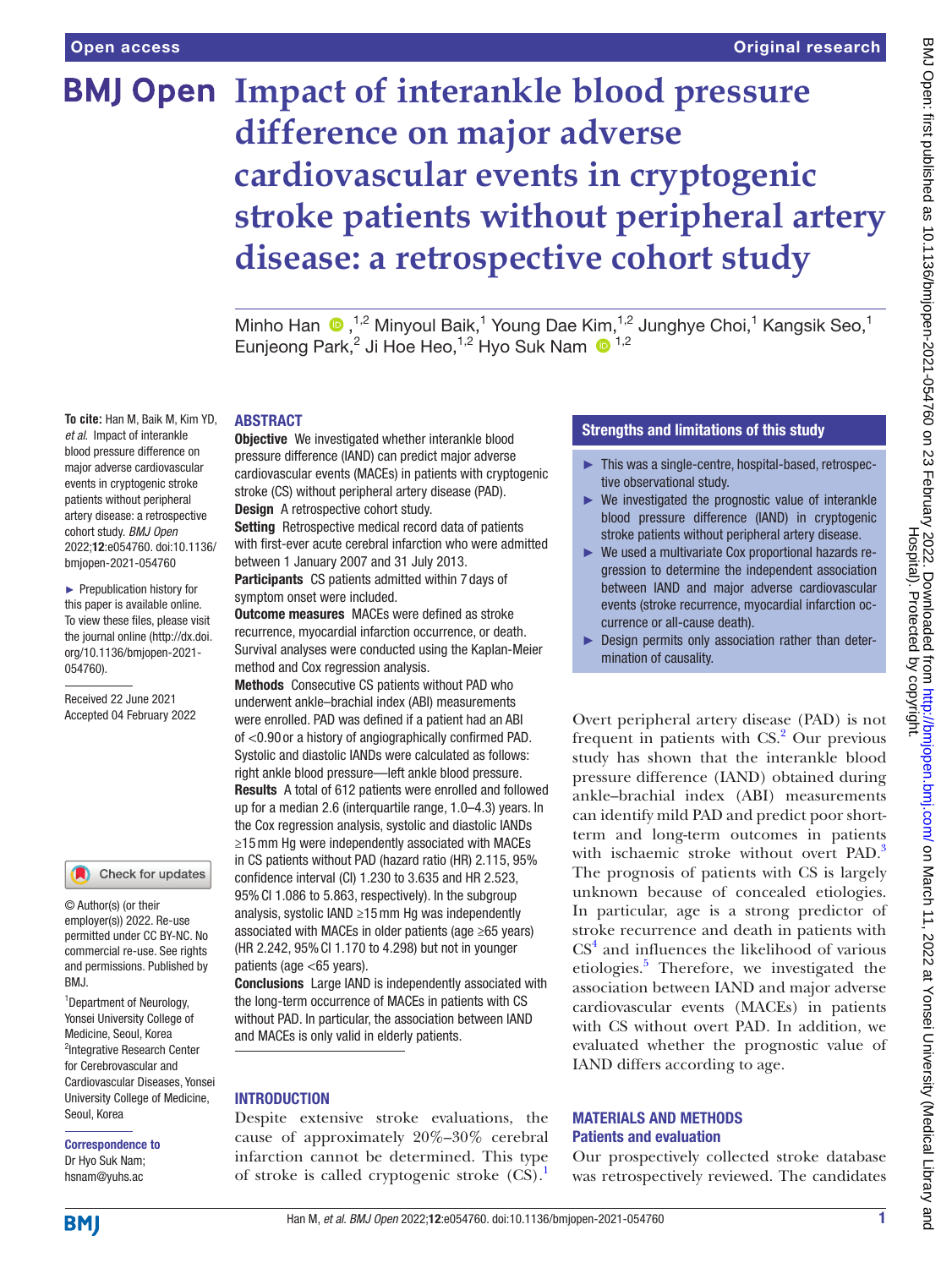

<span id="page-1-0"></span>

were patients with first-ever acute cerebral infarction who were admitted within 7days of symptom onset between 1 January 2007 and 31 July 2013 and who were registered in the Yonsei Stroke Registry. If symptom onset was unclear, the last known normal time was used. Acute cerebral infarction was defined as sudden onset of acute neurological deficits of presumed vascular aetiology lasting 24hours or evidence of acute infarction on brain CT or MRI. During the study period, 3822 consecutive patients with acute ischaemic stroke were registered. The stroke subtypes were determined during weekly conferences and classified according to the Trial of ORG 10172 in Acute Stroke Treatment classification.<sup>[6](#page-5-5)</sup> We defined CS as stroke of an undetermined aetiology attributable to negative evaluation findings, despite extensive work-up. The exclusion criteria were stroke subtypes other than CS, including transient ischaemic attack (n=52), large artery atherosclerosis (n=762), cardioembolism (n=1007), small vessel occlusion (n=329), stroke of other determined causes (n=89), and stroke of two or more causes (n=682); incomplete evaluation (n=11); follow-up loss (n=34); not performed bilateral ABI measurements (n=124); and PAD (n=36). After exclusion, a total of 612 patients with CS were finally enrolled in this study [\(figure](#page-1-0) 1).

## Patient and public involvement

No patient was involved.

## Demographic characteristics and risk factors

We collected data on the baseline characteristics, including gender, age and neurological deficit (National Institutes of Health Stroke Scale (NIHSS) score) at admission, presence of risk factors and laboratory data (total cholesterol, low-density lipoprotein, high-density lipoprotein, and triglyceride).<sup>[3](#page-5-2)</sup> Hypertension was defined as being present when a patient had been taking antihypertensive medications or had a systolic blood pressure (BP) of ≥140mm

Hg or a diastolic BP of ≥90mm Hg on repeated measurements during admission. Diabetes mellitus was diagnosed for fasting plasma glucose levels of  $\geq 7.0 \text{mmol/L}$  or taking oral hypoglycaemic agent or insulin. Hypercholesterolaemia was diagnosed for low-density lipoprotein cholesterol levels of ≥4.1mmol/L, total cholesterol levels of ≥6.2mmol/L, or currently taking lipid-lowering agents. Congestive heart failure was determined from the history of heart failure diagnosis, treatment with loop diuretics, and ejection fraction of ≤35% on echocardiography. Coronary artery disease was diagnosed when a patient had a previous history of coronary artery disease (acute myocardial infarction, unstable angina, coronary artery bypass graft or percutaneous coronary artery stent/angioplasty) or the presence of significant stenosis  $(\geq 50\%)$  in any of three main coronary arteries on multislice CT coronary angiography taken during admission. Current smoking was defined as having smoked a cigarette within 1year prior to admission. PAD was determined if a patient had an ABI of <0.90 or a history of angiographically confirmed PAD.

#### Measurement of ABI and brachial–ankle pulse wave velocity

ABI and brachial–ankle pulse wave velocity were measured in the supine position once at  $\langle 7 \rangle$  days from admission using an automatic device (VP-1000; Colin, Komaki, Japan), which has been validated previously.<sup>[7](#page-5-6)</sup> This device simultaneously measures four-limb pulse wave forms and BP using the oscillometric method. ABI was calculated by the ratio of the ankle systolic BP divided by the higher systolic BP of the arms. Systolic and diastolic IANDs were extracted as BPs from both legs and calculated as lright ankle BP – left ankle BP|. Brachial–ankle pulse wave velocity on each side was automatically calculated as the transmission distance divided by the transmission time and expressed in centimetres per second. Transmission distance from the arm to each ankle was automatically calculated according to the patient's height. Transmission time was defined as the time interval between the initial increase of brachial and tibial waveforms. The higher values of brachial–ankle pulse wave velocity on both sides were used for analysis.

#### Follow-up and outcome measures

After discharge, each patient was followed regularly for 3 months, 1year, and every year thereafter. Every follow-up visit, medical information such as the occurrence of cardiovascular events, newly detected vascular risk factors, lifestyle modification after stroke and readmission to other hospitals were obtained through direct interviews with neurologists or through clinical research associates at the outpatient clinic. When the patients missed a scheduled visit, we obtained the information from the patients or their proxy through a telephone interview with a structured questionnaire. Short-term functional outcomes at 3 months were determined by a structured interview using the modified Rankin Scale. Poor functional outcome was defined as a modified Rankin Scale of ≥3. Deaths among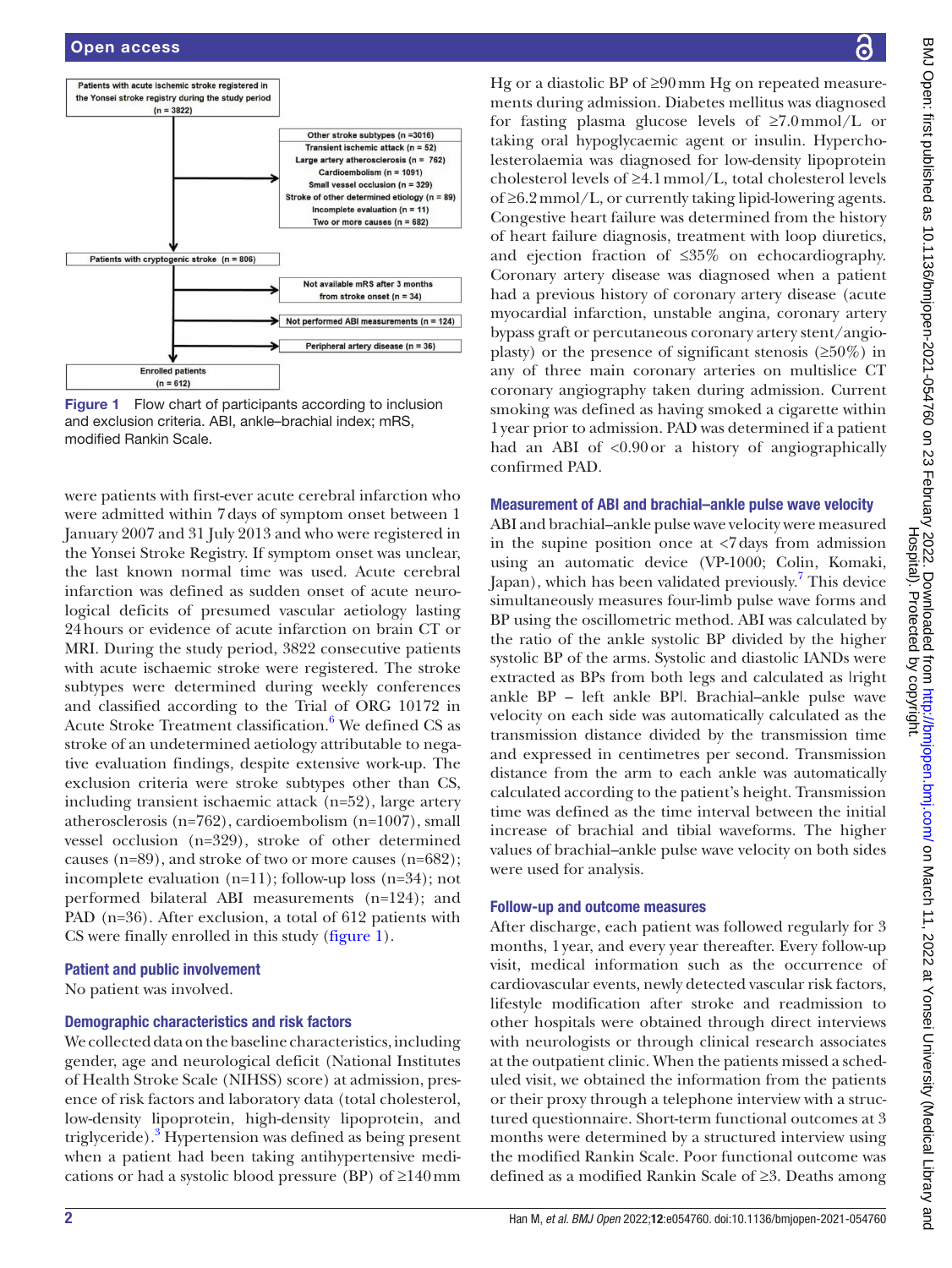participants from 1 January 2007 to 31 December 2013 were confirmed by matching the information in the death records and identification numbers assigned to the participants at birth. We obtained data for the date and causes of death from the Korean National Statistical Office, which were identified based on death certificates. MACEs were defined as any stroke recurrence, myocardial infarction occurrence or all-cause death. The censoring date was 31 December 2013.

## Statistical analysis

SPSS for Windows (V.25, SPSS) was used for the statistical analysis. Cut-off values for systolic and diastolic IANDs were based on those used in the previous study, which reported that IAND of ≥15mm Hg was a cut-off value that could predict mortality in stroke patients and elderly people[.3 8](#page-5-2) Patients with CS were divided into two groups according to the presence of IAND≥15mm Hg. The statistical significance of intergroup differences was assessed using the  $\chi^2$  or Fisher's exact test for categorical variables and independent two-sample t-test or Mann-Whitney U test for continuous variables. Data were expressed as mean±standard deviation or median (interquartile range) for continuous variables and number  $(\%)$  for categorical variables. Survival curves were generated according to the Kaplan-Meier method and compared using the log-rank test. Multivariable Cox proportional hazards regression was performed to determine the independent association between IAND and MACEs. We adjusted gender, age, NIHSS score at admission, cardiovascular risk factors (hypertension, diabetes mellitus, hypercholesterolaemia, current smoking, congestive heart failure, and coronary artery disease), and variables (brachial–ankle pulse wave velocity and high-density lipoprotein) that exhibited a p<0.05 in the univariable analysis. Subgroup analysis was performed with Cox regression analysis based on ≥65 years or <65 years old. All p values were two tailed, and differences were considered significant at p<0.05.

### RESULTS Prevalence of PAD

The prevalence of PAD was significantly different depending on the stroke subtype. The prevalence of PAD was 5.6% in CS, 13.0% in large artery atherosclerosis,

<span id="page-2-0"></span>

| Prevalence of peripheral artery disease among<br>Table 1<br>ischaemic stroke subtypes |                           |         |  |  |
|---------------------------------------------------------------------------------------|---------------------------|---------|--|--|
|                                                                                       | Peripheral artery disease |         |  |  |
|                                                                                       | Number (%)                | P value |  |  |
| Cryptogenic stroke (n=682)                                                            | 38(5.6)                   | < 0.001 |  |  |
| Large artery atherosclerosis<br>$(n=615)$                                             | 80 (13.0)                 |         |  |  |
| Cardioembolism (n=776)                                                                | 63(8.1)                   |         |  |  |
| Small vessel occlusion (n=281)                                                        | 16(5.7)                   |         |  |  |

8.1% in cardioembolism, and 5.7% in small vessel occlusion ([table](#page-2-0) 1).

## Clinical characteristics

The mean patient age was 64.7±12.5 years. Of the total patients with CS, 60.1% were men and 17.2% had a poor functional outcome. Systolic and diastolic IANDs ≥15mm Hg were noted in 8.5% and 2.3% patients, respectively. Compared with patients with systolic IAND <15mm Hg, those with systolic IAND ≥15mm Hg were older, had lower high-density lipoprotein, had higher brachial–ankle pulse wave velocity and systolic and diastolic IANDs (all p<0.05). They also showed a poor functional outcome at 3 months (p<0.001). Patients with diastolic IAND ≥15mm Hg had higher systolic and diastolic IANDs than those with diastolic IAND <15mm Hg (all  $p<0.05$ ) ([table](#page-3-0) 2). Large IAND was significantly associated with lower ABI in both systolic and diastolic (all  $p<0.05$ ) ([table](#page-3-1) 3).

## Association between IAND and MACE

All patients were followed up for a median of 2.6 (interquartile range, 1.0–4.3) years. The incidence of MACEs was 21.2%. In the Kaplan-Meier survival analyses, the incidence of MACEs was higher in patients with systolic and diastolic IANDs ≥15mm Hg than in those with systolic and diastolic IANDs <15mm Hg (log-rank test, all p<0.05) [\(figure](#page-3-2) 2). In the multivariable Cox regression analysis, systolic and diastolic IANDs ≥15mm Hg were independent predictors of MACEs in patients with CS (hazard ratio (HR) 2.115, 95% confidence interval (CI) 1.230 to 3.635 and HR: 2.523, 95%CI 1.086 to 5.863, respectively). In the subgroup analysis according to age, systolic IAND ≥15mm Hg in elderly patients (age: ≥65 years) was significantly associated with MACEs (HR 2.242, 95%CI 1.170 to 4.298), but not diastolic IAND  $\geq 15$  mm Hg. In younger patients (age: <65 years), there was no significant association between IAND and MACEs ([table](#page-4-0) 4).

# **DISCUSSION**

This study showed that systolic and diastolic IANDs were associated with MACEs in patients with CS without overt PAD, after adjusting for well-known prognosis predictors. In particular, large IAND was associated with outcomes in elderly patients with CS. These findings suggest that large IAND may be a useful predictor for the long-term occurrence of MACEs in elderly patients with CS without overt PAD.

Interarm BP difference has been associated with recurrent stroke, poor prognosis,  $^{10}$  $^{10}$  $^{10}$  and mortality.<sup>11</sup> Similarly, previous studies have been shown that large IAND is associated with all-cause and cardiovascular mortality in the elderly population and patients with acute myocardial infarction. $812$  Our previous study also reported that large IAND could predict poor short-term and long-term outcomes in patients with acute ischaemic stroke without PAD and that the prognostic value of IAND was superior to the interarm BP difference.<sup>[3](#page-5-2)</sup> However, the prognostic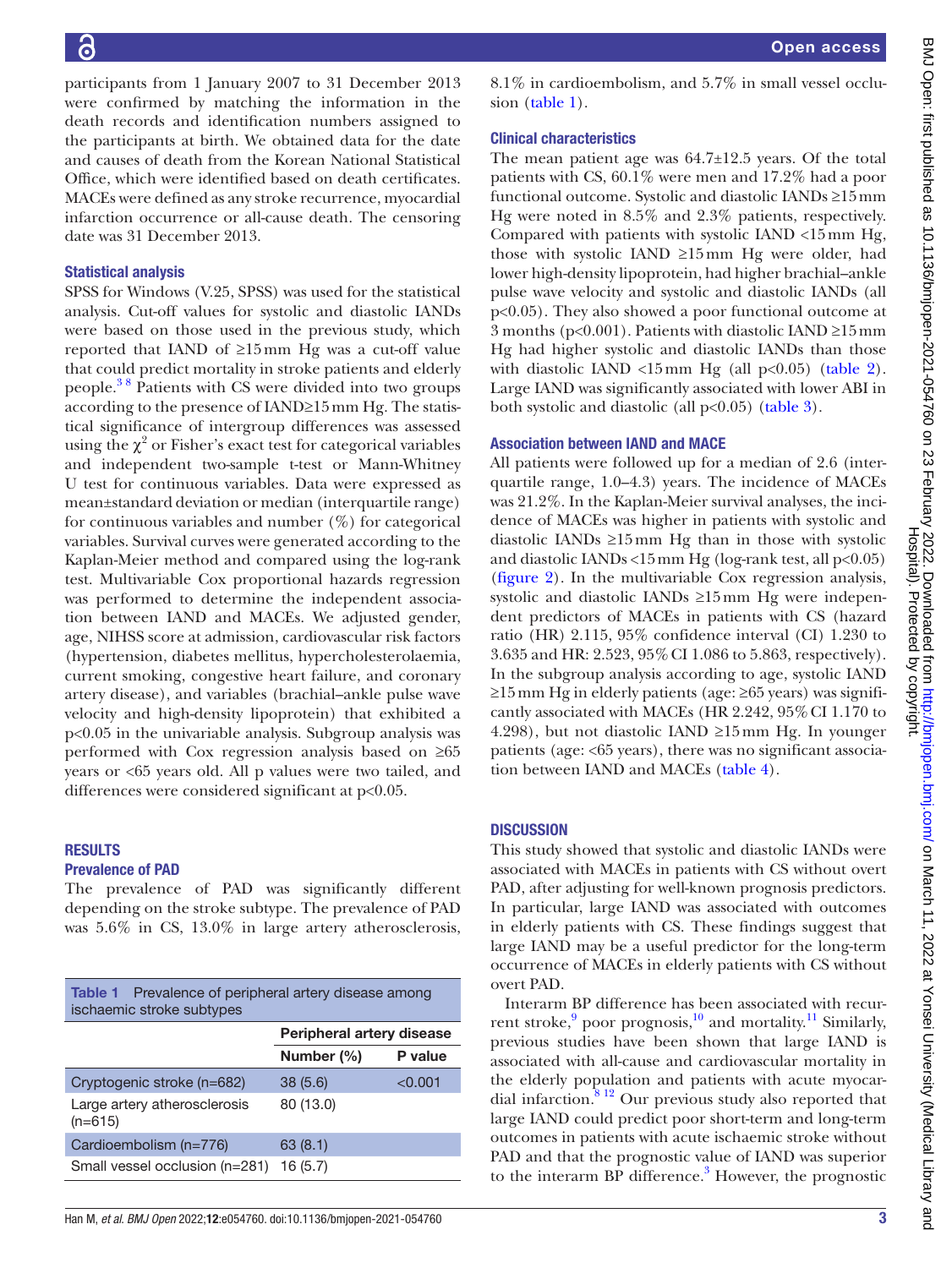<span id="page-3-0"></span>

| Table 2 Clinical characteristics and comparison of study patients with and without interankle blood pressure<br>difference $\geq 15$ mm Hq |                           |                                                   |                                                        |         |                                                       |                                                         |         |
|--------------------------------------------------------------------------------------------------------------------------------------------|---------------------------|---------------------------------------------------|--------------------------------------------------------|---------|-------------------------------------------------------|---------------------------------------------------------|---------|
|                                                                                                                                            | <b>Total</b><br>$(n=612)$ | <b>Systolic</b><br>IAND < 15mm<br>Hg<br>$(n=560)$ | <b>Systolic</b><br>IAND $\geq 15$ mm<br>Hg<br>$(n=52)$ | P value | <b>Diastolic</b><br>$IAND < 15$ mm<br>Hg<br>$(n=598)$ | <b>Diastolic</b><br>IAND $\geq 15$ mm<br>Hg<br>$(n=14)$ | P value |
| Age, y                                                                                                                                     | $64.7 \pm 12.5$           | $64.4 \pm 12.5$                                   | $68.2 \pm 11.2$                                        | 0.036   | $64.6 \pm 12.4$                                       | $68.5 \pm 14.0$                                         | 0.248   |
| Men                                                                                                                                        | 368 (60.1)                | 332 (59.3)                                        | 36 (69.2)                                              | 0.161   | 360 (60.2)                                            | 8(57.1)                                                 | 0.817   |
| NIHSS score at admission                                                                                                                   | 2.0(1.0, 5.0)             | 2.0(1.0, 4.0)                                     | 3.0(1.0, 7.0)                                          | 0.239   | 2.0(1.0, 4.0)                                         | 3.0(2.0, 5.8)                                           | 0.456   |
| Poor functional outcome                                                                                                                    | 105 (17.2)                | 85 (15.2)                                         | 20 (38.5)                                              | < 0.001 | 101 (16.9)                                            | 4(28.6)                                                 | 0.276   |
| Body mass index, kg/m <sup>2</sup>                                                                                                         | $24.0 + 3.3$              | $24.0 + 3.3$                                      | $23.5 + 3.0$                                           | 0.215   | $24.0 \pm 3.3$                                        | $22.5 + 3.0$                                            | 0.083   |
| Brachial-ankle pulse wave<br>velocity, cm/s                                                                                                | 2050.0±534.4              | 2035.0±534.2                                      | 2195.5±510.5                                           | 0.048   | 2039.1±524.1                                          | 2476.6±779.6                                            | 0.079   |
| <b>Risk factors</b>                                                                                                                        |                           |                                                   |                                                        |         |                                                       |                                                         |         |
| Hypertension                                                                                                                               | 466 (76.1)                | 427 (76.3)                                        | 39 (75.0)                                              | 0.840   | 454 (75.9)                                            | 12(85.7)                                                | 0.536   |
| <b>Diabetes mellitus</b>                                                                                                                   | 192 (31.4)                | 171 (30.5)                                        | 21(40.4)                                               | 0.143   | 188 (31.4)                                            | 4(28.6)                                                 | 1.000   |
| Hypercholesterolaemia                                                                                                                      | 107 (17.5)                | 97 (17.3)                                         | 10(19.2)                                               | 0.729   | 105 (17.6)                                            | 2(14.3)                                                 | 1.000   |
| <b>Current smoking</b>                                                                                                                     | 164 (26.8)                | 146 (26.1)                                        | 18 (34.6)                                              | 0.183   | 161 (26.9)                                            | 3(21.4)                                                 | 0.769   |
| Congestive heart failure                                                                                                                   | 10(1.6)                   | 10(1.8)                                           | 0(0.0)                                                 | 1.000   | 10(1.7)                                               | (0.0)                                                   | 1.000   |
| Coronary artery disease                                                                                                                    | 109 (17.8)                | 102 (18.2)                                        | 7(13.5)                                                | 0.392   | 105(17.6)                                             | 4(28.6)                                                 | 0.289   |
| Laboratory findings                                                                                                                        |                           |                                                   |                                                        |         |                                                       |                                                         |         |
| Total cholesterol, mg/dL                                                                                                                   | $182.2 + 42.1$            | $182.3 \pm 42.2$                                  | 181.3±42.0                                             | 0.865   | $182.4 \pm 42.3$                                      | $177.7 \pm 36.5$                                        | 0.685   |
| LDL, mg/dL                                                                                                                                 | $114.3 \pm 38.1$          | $113.9 \pm 38.2$                                  | $117.9 \pm 36.6$                                       | 0.471   | $114.2 \pm 38.3$                                      | $115.8 + 29.1$                                          | 0.881   |
| HDL, mg/dL                                                                                                                                 | $42.4 \pm 10.8$           | $42.8 \pm 10.7$                                   | $39.1 \pm 10.4$                                        | 0.018   | $42.5 \pm 10.7$                                       | $40.2 \pm 12.0$                                         | 0.496   |
| Triglyceride, mg/dL                                                                                                                        | $128.9 + 89.9$            | 129.6±91.6                                        | 121.7±69.0                                             | 0.545   | $129.4 \pm 90.7$                                      | 108.7±43.3                                              | 0.545   |
| IAND, mm Hg                                                                                                                                |                           |                                                   |                                                        |         |                                                       |                                                         |         |
| Systolic IAND                                                                                                                              | $6.71 \pm 5.88$           | $5.43 \pm 3.81$                                   | $20.42 \pm 6.74$                                       | < 0.001 | $6.55 \pm 5.67$                                       | 13.36±10.04                                             | 0.396   |
| <b>Diastolic IAND</b>                                                                                                                      | $3.58 \pm 3.73$           | $3.43 \pm 3.33$                                   | $5.29 \pm 6.45$                                        | 0.044   | $3.20 \pm 2.70$                                       | 19.79±5.40                                              | < 0.001 |
| Deta are avarageed as mean $\mu$ standard doviation modian linteraughtle repeal or pumber $(0/1)$                                          |                           |                                                   |                                                        |         |                                                       |                                                         |         |

Data are expressed as mean  $\pm$  standard deviation, median [interquartile range], or number (%).

HDL, high-density lipoprotein; IAND, interankle blood pressure difference; LDL, low-density lipoprotein; NIHSS, National Institutes of Health Stroke Scale.

effects of IAND in stroke patients are not fully established. Particularly, little is known about the prognostic value of IAND according to stroke subtypes such as CS.

In the Oxford Vascular Study, patients with CS had the lowest frequency of PAD and a lower atherosclerotic burden than those with other stroke subtypes. $2^{13}$  We also found that the prevalence of overt PAD was lower in

<span id="page-3-1"></span>

| Association between IAND and ABI<br>Table 3 |                   |         |  |  |
|---------------------------------------------|-------------------|---------|--|--|
|                                             | Mean ABI value    |         |  |  |
|                                             | <b>Mean</b> ±SD   | P value |  |  |
| Systolic IAND                               |                   |         |  |  |
| $<$ 15 mm Hg (n=560)                        | $1.139 + 0.073$   | 0.037   |  |  |
| ≥15 mm Hg (n=52)                            | $1.116 \pm 0.084$ |         |  |  |
| Diastolic IAND                              |                   |         |  |  |
| $<$ 15 mm Hg (n=598)                        | $1.138 + 0.073$   | 0.016   |  |  |
| $≥15$ mm Hg (n=14)                          | $1.090 + 0.085$   |         |  |  |
|                                             |                   |         |  |  |

ABI, ankle–brachial index; IAND, interankle blood pressure difference; SD, standard deviation.

patients with CS compared to those with known etiologies. Nevertheless, intermittent claudication, the most common symptom of PAD, was reported to be quite frequent and associated with a worse health-related quality of life in patients with coronary heart disease without overt PAD.<sup>[14](#page-5-11)</sup> A recent study also found that 13.1% of stroke patients with normal ABI (0.9≤ABI≤1.4) had PAD, defined as low toe–brachial index. $15$  In this context, screening for mild PAD in patients with CS may provide additional information to estimate the prognosis. Therefore, we excluded



<span id="page-3-2"></span>Figure 2 Kaplan-Meier survival analysis. (A) Major adverse cardiovascular events according to systolic IAND ≥15mm Hg; (B) major adverse cardiovascular events according to diastolic IAND ≥15mm Hg. IAND, interankle blood pressure difference.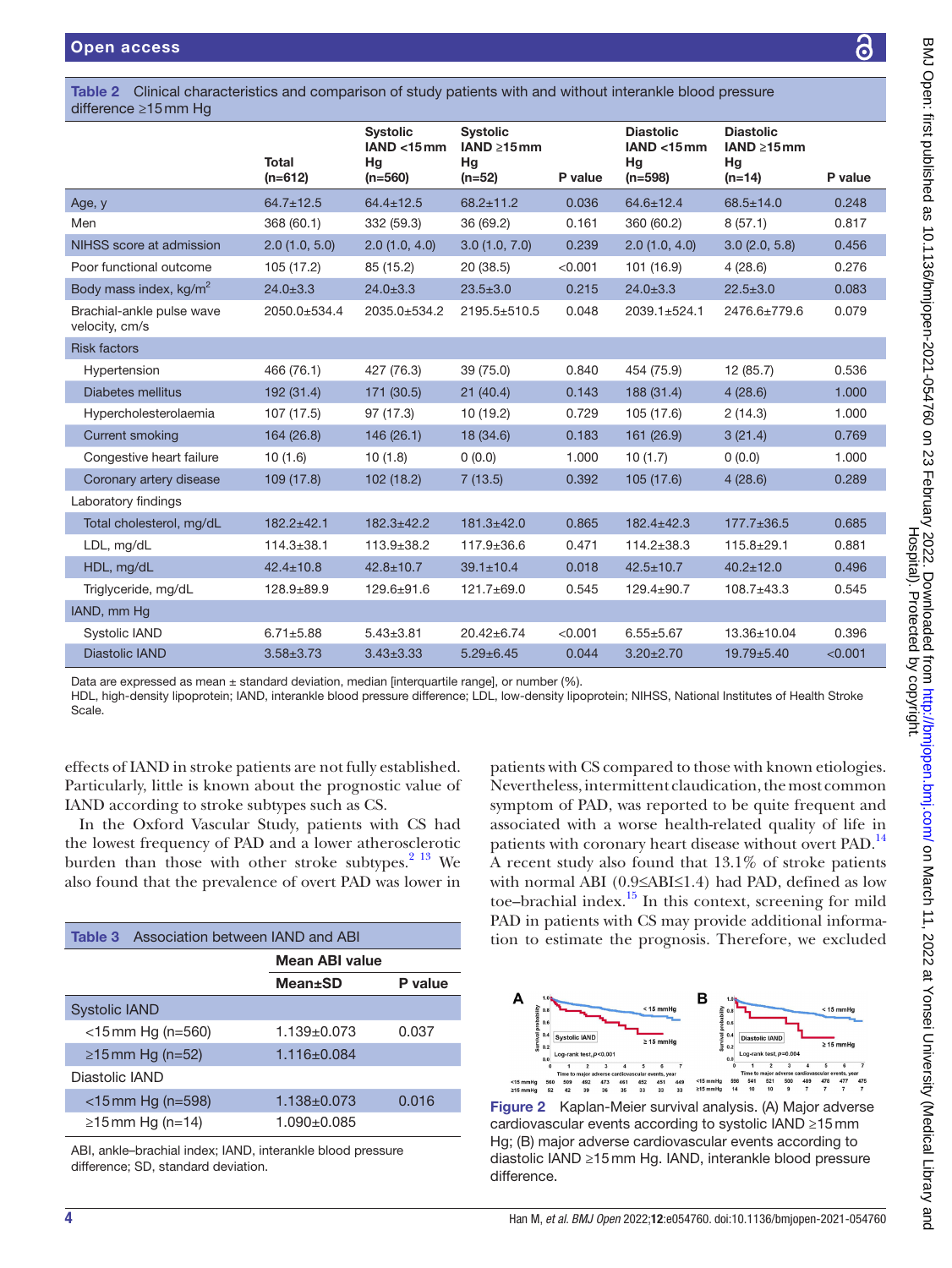<span id="page-4-0"></span>

| Cox regression analysis of major adverse cardiovascular events<br>Table 4 |                         |         |                         |         |  |  |
|---------------------------------------------------------------------------|-------------------------|---------|-------------------------|---------|--|--|
|                                                                           | Univariable             |         | Multivariable*          |         |  |  |
|                                                                           | <b>HR (95% CI)</b>      | P value | <b>HR (95% CI)</b>      | P value |  |  |
| All patients (n=612)                                                      |                         |         |                         |         |  |  |
| Systolic IAND ≥15 mm Hg                                                   | 2.355 (1.446 to 3.836)  | 0.001   | 2.115 (1.230 to 3.635)  | 0.007   |  |  |
| Diastolic IAND ≥15mm Hg                                                   | 2.886 (1.346 to 6.188)  | 0.006   | 2.523 (1.086 to 5.863)  | 0.031   |  |  |
| $<$ 65 year (n=272)                                                       |                         |         |                         |         |  |  |
| Systolic IAND ≥15mm Hg                                                    | 2.709 (1.057 to 6.947)  | 0.038   | 1.749 (0.524 to 5.834)  | 0.363   |  |  |
| Diastolic IAND ≥15mm Hg                                                   | 6.570 (2.328 to 18.543) | < 0.001 | 3.487 (0.850 to 14.308) | 0.083   |  |  |
| $\geq$ 65 year (n=340)                                                    |                         |         |                         |         |  |  |
| Systolic IAND ≥15mm Hg                                                    | 2.034 (1.148 to 3.601)  | 0.015   | 2.242 (1.170 to 4.298)  | 0.015   |  |  |
| Diastolic IAND $\geq$ 15 mm Hg                                            | 1.602 (0.506 to 5.072)  | 0.423   | 1.964 (0.600 to 6.428)  | 0.264   |  |  |

Data are derived from multivariable Cox proportional hazards regression analysis.

\*Adjusted for gender, age, National Institutes of Health Stroke Scale score at admission, brachial–ankle pulse wave velocity, high-density lipoprotein, hypertension, diabetes mellitus, hypercholesterolaemia, current smoking, congestive heart failure, and coronary artery disease. CI, confidence interval; HR, hazard ratio; IAND, interankle blood pressure difference.

patients with CS with overt PAD to show the implication of mild PAD for stroke prognosis.

We found that large IAND was associated with old age, lower high-density lipoprotein, higher arterial stiffness, and lower ABI. Poor long-term outcome was also independently associated with large IAND in patients with CS without overt PAD. Moreover, presence of PAD is known to be associated with endothelial dysfunction, $16$ arterial stiffness,<sup>[17](#page-5-14)</sup> increased left ventricular mass index,<sup>18</sup> coronary disease, $19$  cerebral artery disease, $20$  and poor outcome[.21](#page-5-18) In this regard, our study suggests that large IAND may be a surrogate marker of mild PAD in patients with CS without overt PAD, and thus patients with large IAND may have a worse prognosis due to exposure to more risk factors and atherosclerotic burden.

Age is a significant predictor of long-term stroke recurrence and all-cause mortality in patients with CS.<sup>4</sup> In our study, the prognostic implication of large IAND was age dependent. Elderly patients, but not younger patients, with CS showed a strong association between systolic IAND and stroke outcomes. The interaction between advanced age and difference in the atherosclerotic burden may be one of the determinants of the prognosis of patients with CS.

This study has several limitations. First, there is a possible selection bias owing to the retrospective design. To overcome this, we enrolled consecutive patients with CS. However, depth of cardiac evaluation and presence of hidden cardiac embolic source may affect the results. Second, we measured BP only once. Repeated measurement is recommended to reduce the variation of IAND. Therefore, we repeated BP measurements in patients with ABI <1.0or IAND ≥10mm Hg for reliability. Third, not all patients underwent angiographic studies of the lower extremity to diagnose PAD. However, substenotic athero-sclerosis may not be visible on lumen imaging<sup>[2](#page-5-1)</sup> and ABI is recommended for use in clinical practice and research

according to guidelines from the American College of Cardiology/American Heart Association.<sup>[22](#page-5-19)</sup> Fourth, ankle BP may be affected by medial artery calcification or muscle atrophy and stiffening in the legs. Fifth, we did not include other cardiovascular events (coronary revascularisation, hospitalisation for heart failure, etc) in the MACEs. Thus, a caution is required in interpreting the results of this study. Finally, this study was performed in a South Korean population. Studies for different ethnicities are needed.

# **CONCLUSIONS**

We demonstrated that systolic and diastolic IANDs were significantly associated with the long-term occurrence of MACEs in patients with CS without PAD. In particular, the association between IAND and MACE was only observed in elderly patients. Therefore, we suggest that large IAND may be a useful prognostic marker in CS patients, especially elderly patients with CS.

Contributors MH: conceptualisation, methodology, formal analysis, visualization, resources, project administration, data curation, data validation, writing-original draft. HSN: conceptualisation, methodology, supervision, resources, project administration, data curation, data validation, funding acquisition, writing—review and editing. MB, YDK, EP, and JHH: supervision, data curation, data validation. JC and KS: resources, data validation. HSN is acting as guarantor of the paper.

Funding This research was supported by a grant of the Korea Health Technology R&D Project through the Korea Health Industry Development Institute (KHIDI), funded by the Ministry of Health & Welfare, Republic of Korea (grant number : HI19C0481, HC19C0028).

Competing interests None declared.

Patient and public involvement Patients and/or the public were not involved in the design, or conduct, or reporting, or dissemination plans of this research.

Patient consent for publication Not applicable.

Ethics approval The Institutional Review Board of Severance Hospital, Yonsei University Health System, approved this study and waived the need for informed consent because of the retrospective design and observational nature of this study (approval date: 2020-01-16; approval number: 4-2019-1196).